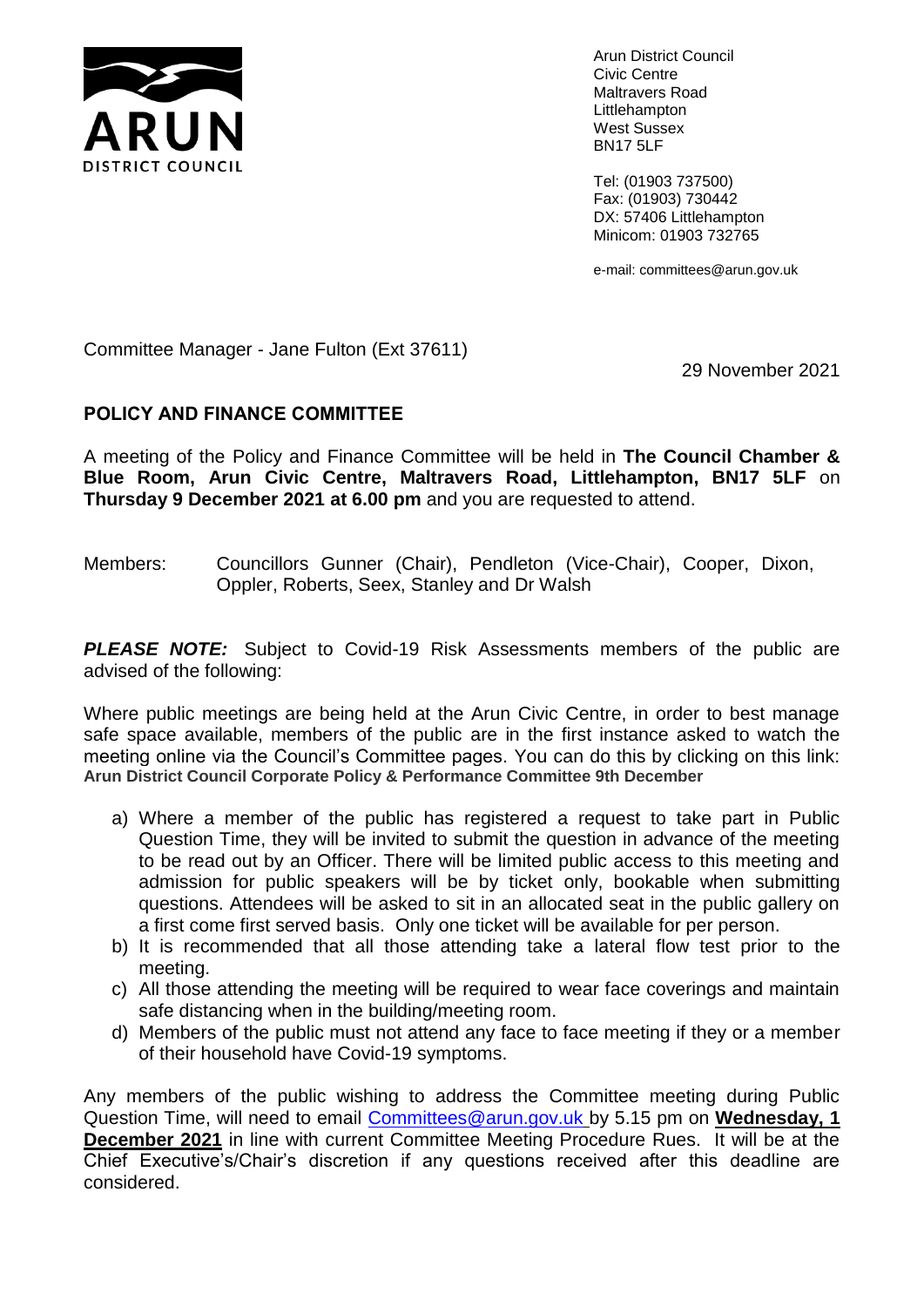For further information on the items to be discussed, please contact [Committees@arun.gov.uk.](mailto:Committees@arun.gov.uk)

# **A G E N D A**

#### 1. APOLOGIES

#### 2. DECLARATIONS OF INTEREST

Members and Officers are invited to make any declaration of pecuniary, personal and/or prejudicial interests that they may have in relation to items on this agenda, and are reminded that they should re-declare their interest before consideration of the items or as soon as the interest becomes apparent.

Members and Officers should make their declaration by stating:

- a) the item they have the interest in
- b) whether it is a pecuniary/personal interest and/or prejudicial interest
- c) the nature of the interest
- 3. MINUTES (Pages 1 10)

The Committee will be asked to approve as a correct record the Minutes of the Corporate Policy and Performance Committee held on 14 October 2021, as attached.

4. ITEMS NOT ON THE AGENDA THAT THE CHAIR OF THE MEETING IS OF THE OPINION SHOULD BE CONSIDERED AS A MATTER OF URGENCY BY REASON OF SPECIAL CIRCUMSTANCES

### 5. PUBLIC QUESTION TIME

To receive questions from the public (for a period of up to 15 minutes)

6. MODERN SLAVERY POLICY STATEMENT [15 MINUTES] (Pages 11 - 20)

From 2022 the Modern Slavery Act 2015 (section 54) will require Arun District Council to publish a 'Transparency in Supply Chains' Policy Statement. The purpose of the Statement is to demonstrate the actions the Council will take to identify, prevent and mitigate incidences of modern slavery and trafficking in its supply chain.

This report sets out for approval the Policy Statement and the registration of the Policy Statement with The Home Office.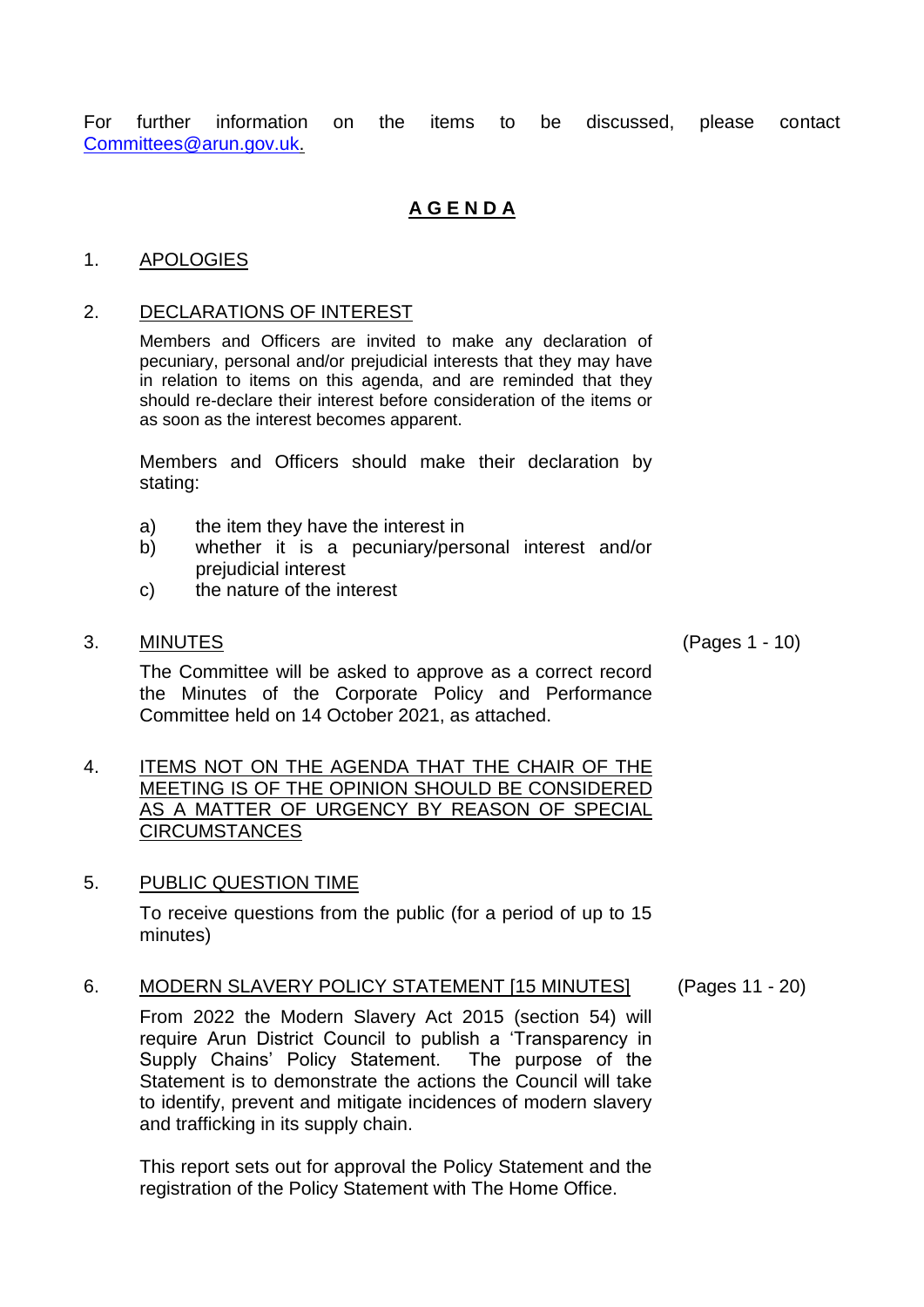| 7.  | <b>BUSINESS RATES POOLING [15 MINUTES]</b><br>The report requests delegated authority for the Group Head of<br>Corporate Support, in consultation with the Chair of this<br>Committee, to enter into a business rate pool with selected<br>other West Sussex authorities. The delegation is required to<br>ensure agreement can be reached on membership, financial<br>and governance arrangements for the pool and an application<br>can be made to the Department for Levelling-Up, Housing and<br>Communities (DLUHC) by the required deadlines. | (Pages 21 - 26)  |
|-----|-----------------------------------------------------------------------------------------------------------------------------------------------------------------------------------------------------------------------------------------------------------------------------------------------------------------------------------------------------------------------------------------------------------------------------------------------------------------------------------------------------------------------------------------------------|------------------|
| 8.  | <b>BUDGET MONITORING REPORT [30 MINUTES]</b><br>The Budget Monitoring Report sets out the Capital, Housing<br>Revenue and General Fund Revenue budget performance to<br>the end of September 2021.                                                                                                                                                                                                                                                                                                                                                  | (Pages 27 - 44)  |
| 9.  | LEVELLING UP FUND DELIVERY SUPPORT [5 MINUTES]<br>This report recommends the appointment of temporary staff<br>resource to enable the delivery of the projects to be funded<br>from the £19 million awarded to the Council from the<br>Government's Levelling Up Fund. It also outlines how these<br>will be funded.                                                                                                                                                                                                                                | (Pages 45 - 48)  |
| 10. | CORPORATE PLAN AND SERVICE DELIVERY PLAN 2018-<br>2022 - QUARTER TWO PERFORMANCE REPORT FOR<br>THE PERIOD 1 JULY 2021 TO 30 SEPTEMBER 2021 [30<br><b>MINUTES1</b><br>This is an update report setting out the Q2 performance<br>outturn for the Corporate Plan and Service Delivery Plan<br>performance indicators for the period 1 July 2021 to 30<br>September 2021.                                                                                                                                                                              | (Pages 49 - 58)  |
| 11. | <b>RESIDENTS' SATISFACTION SURVEY 2021 [30 MINUTES]</b><br>Each year the Council undertakes a Residents Satisfaction<br>Survey as part of the Council's performance framework.<br>Residents' Satisfaction Survey for 2020/21<br>The<br>was<br>undertaken between 28 June and 25 July 2021. The Council<br>instructed BMG Research to undertake the survey.                                                                                                                                                                                          | (Pages 59 - 108) |

This report sets out the main findings of the survey for review by Members.